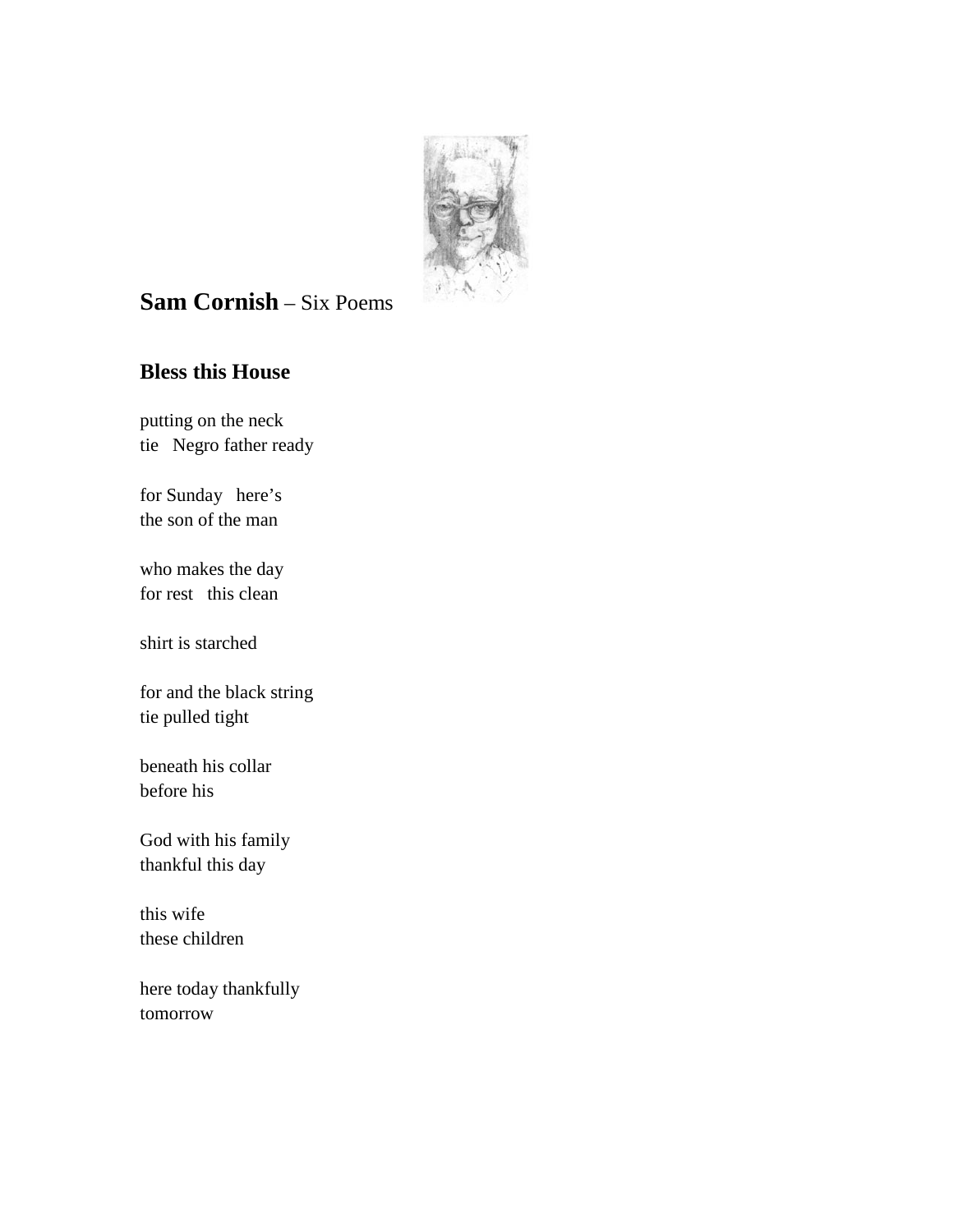## **GENERATION TALK**

When jazz Was cool

And the cats Were downtown

They said the drummer Is a man White

Folks love the music

of old jazz clubs

the smoke is the faces

of the band street men

crazy men crazy

downtown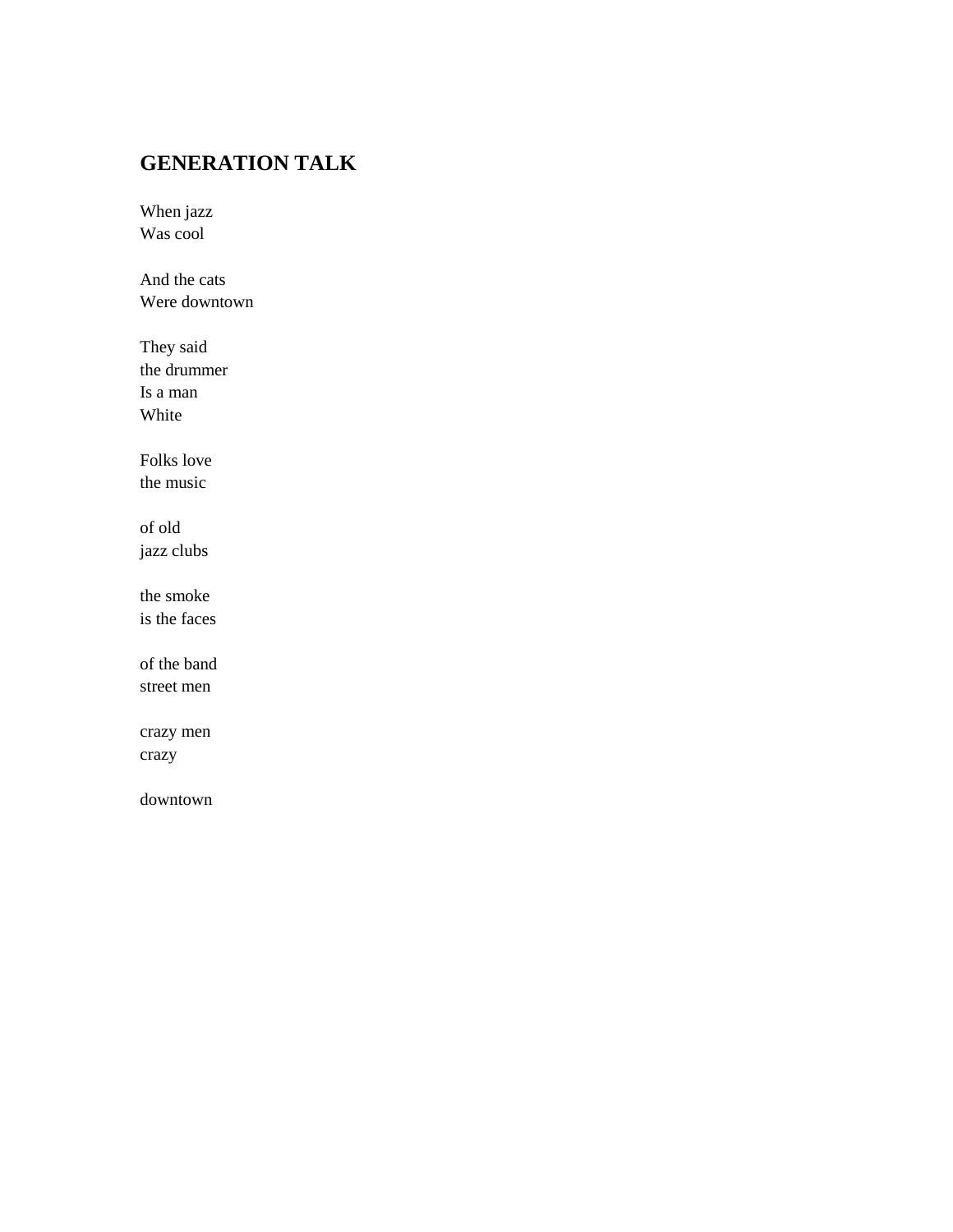#### **COURT'S IN SESSION**

Judge Roy Bean cowboy judge and jury in a bar take off your hat

boots on feet upon the floor no riding into saloons court's in session

whores outside chewing tobacco allowed no spittin branding cattle ain't your own

talking back to Roy that's Judge Roy Bean holding you in contempt

stole a horse hanging at noon God rest your unwashed horsetheiving soul I sure don't whoring on Sunday fine but you keep the noise down

beating your wife tell me one thing son did she step out of line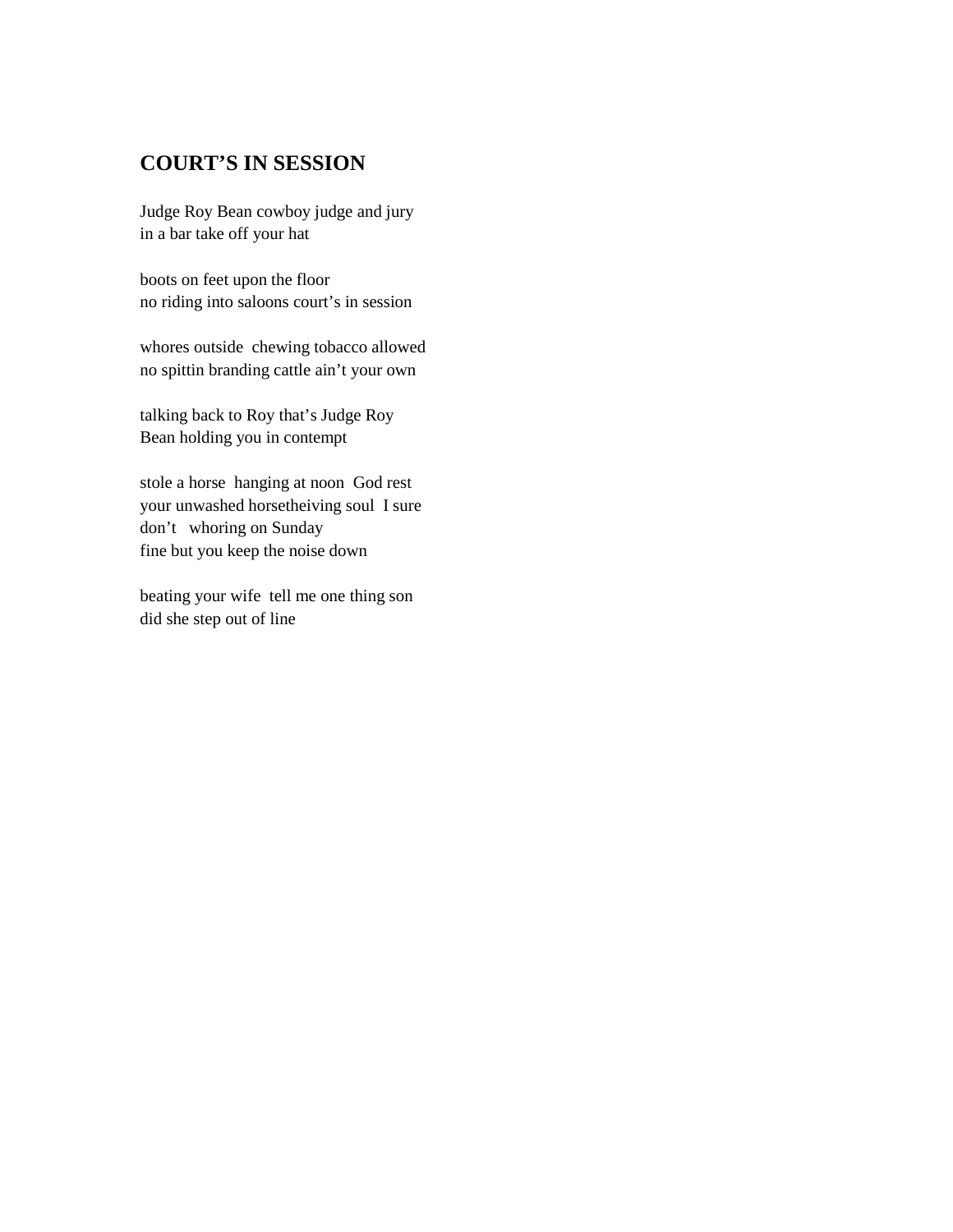#### **THE GOOD FARMER**

was a dirt poor man working hard living with his wife and son

the drought helping the misery along but this year

he hog tied a rustler with a bounty on his Jayhawking head

and that was better than crops growing good and ready for the table

thank you Jesus he thought there is hanging in Yuma

a reward for the outlaw sitting at his table waiting for some grub

before they take the stage and then the *3:10 to Yuma\**

\*Van Heflin in *3:10 to Yuma*, story by Elmore Leonard, film directed by Delmer Daves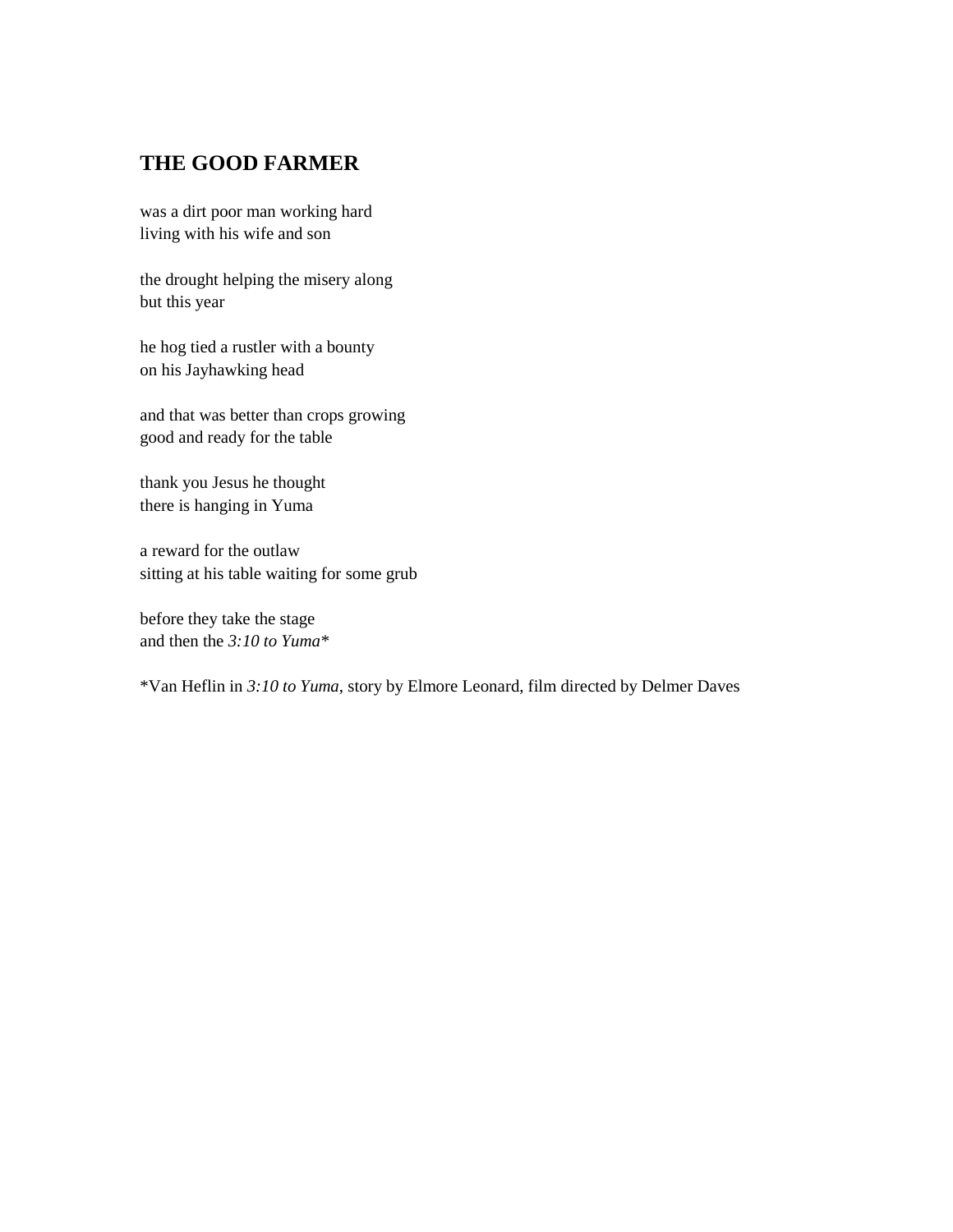### **THERE IS A TREE IN YUMA\***

The bad cowboy shot clerks drunks nasty cowhands

grinned at frightened women he meant them no harm

he hated banks he was a crook

with a price on his head handcuffs round his wrist

a farmer led him to town at the end of a rope

he just grinned there ain't a tree anywhere

in Yuma with my name on it

\*Glenn Ford in *3:10 To Yuma*